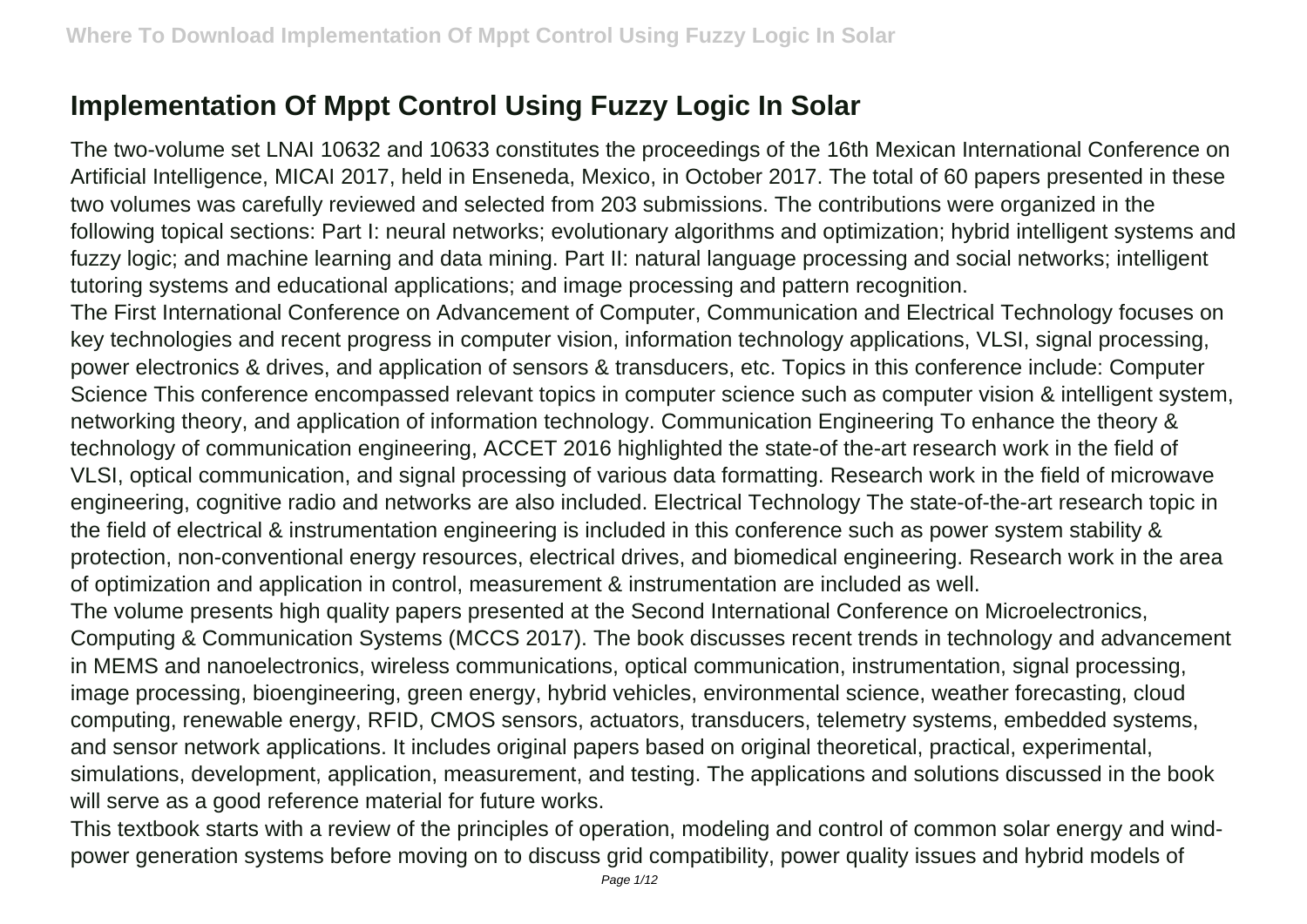Solar PV and Wind Energy Conversion Systems (WECS). MATLAB/SIMULINK models of fuel cell technology and associated converters are discussed in detail. The impact of soft computing techniques such as neural networks, fuzzy logic and genetic algorithms in the context of solar and wind energy is explained with practical implementation using MATLAB/SIMULINK models. This book is intended for final year undergraduate, post-graduate and research students interested in understanding the modeling and control of Solar PV and Wind Energy Conversion Systems based on MATLAB/SIMULINK. - Each chapter includes "Learning Objectives" at the start, a "Summary" at the end and helpful Review Questions - Includes MATLAB/SIMULINK models of different control strategies for power conditioning units in the context of Solar PV - Presents soft computing techniques for Solar PV and WECS, as well as MATLAB/SIMULINK models, e.g. for wind turbine topologies and grid integration - Covers hybrid solar PV and Wind Energy Conversion Systems with converters and MATLAB/SIMULINK models - Reviews harmonic reduction in Solar PV and Wind Energy Conversion Systems in connection with power quality issues - Covers fuel cells and converters with implementation using MATLAB/SIMULINK

This book gathers selected papers presented at International Conference on Machine Learning, Advances in Computing, Renewable Energy and Communication (MARC 2020), held in Krishna Engineering College, Ghaziabad, India, during December 17–18, 2020. This book discusses key concepts, challenges, and potential solutions in connection with established and emerging topics in advanced computing, renewable energy, and network communications.

This edited book analyses and discusses the current issues of integration of wind energy systems in the power systems. It collects recent studies in the area, focusing on numerous issues including unbalanced grid voltages, low-voltage ridethrough and voltage stability of the grid. It also explores the impact of the emerging technologies of wind turbines and power converters in the integration of wind power systems in power systems. This book utilizes the editors' expertise in the energy sector to provide a comprehensive text that will be of interest to researchers, graduate students and industry professionals.

In modern photovoltaic systems, there is an ever-increasing need to improve the system efficiency, to detect internal faults and to guarantee service continuity. The only way to meet these objectives is to utilize and create synergies between diagnostic techniques and control algorithms. Diagnostic methods can be implemented through modulededicated electronics, by running on real-time embedded systems or by using a huge database on the cloud, profiting from artificial intelligence, machine learning, and classifiers. Model-based diagnostic approaches and data-driven methods are attracting the interest of the scientific community for the automatic detection of phenomena like the occurrence of hot spots, the increase of the ohmic losses, the degradation due to unexpected potentials (PID), switch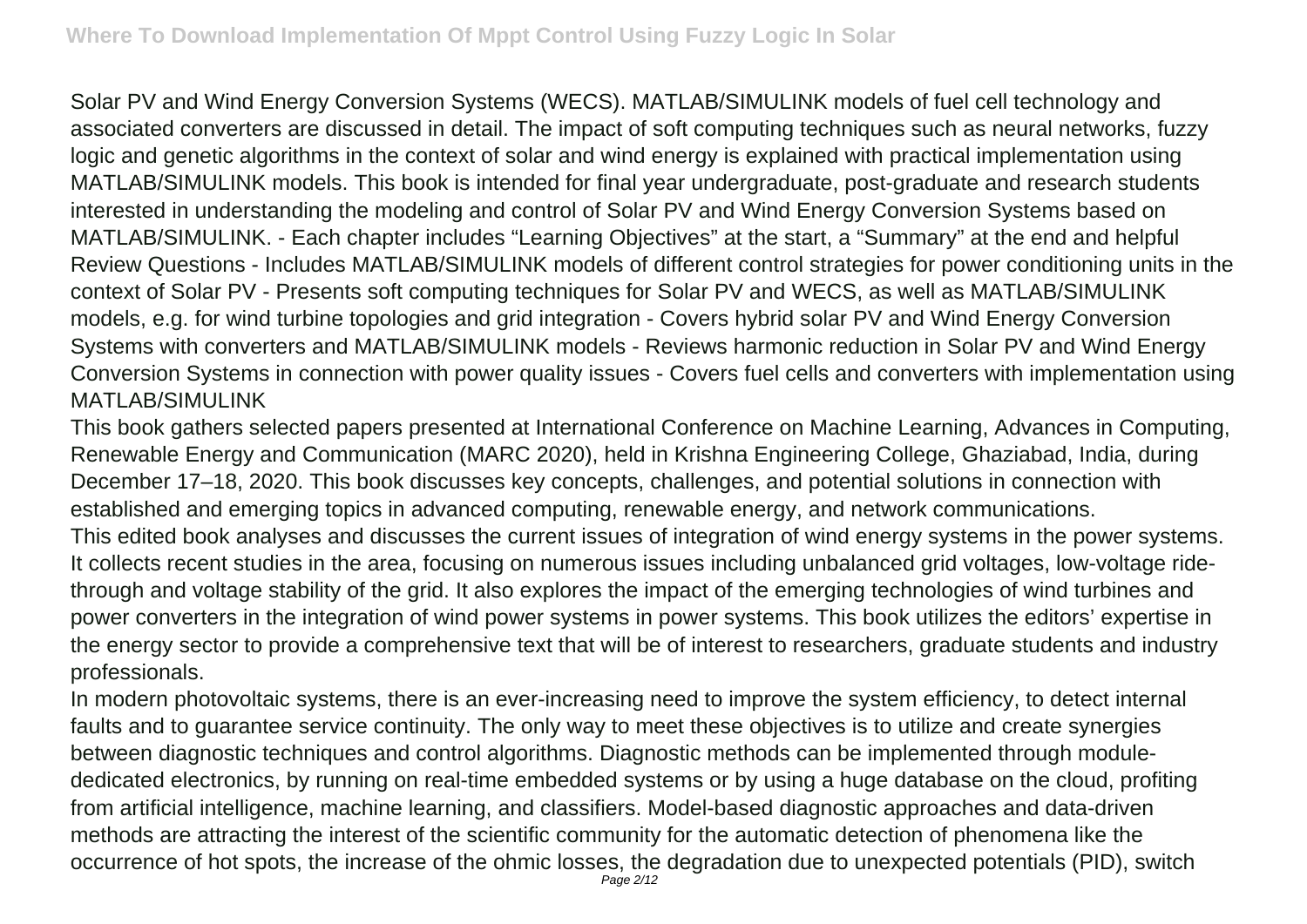failures in power electronic converters, and also the reduction of the power production due to soiling or partial shadowing. The detection of malfunctioning or even faults affecting the whole power conversion chain, from the photovoltaic modules to the power conversion stages, allows to perform proper control actions, also in terms of MPPT. Control algorithms, running on an embedded system, are optimized, e.g., through the online adaptation of their own parameters, by suitably processing data coming from the diagnostic algorithms. This book presents recent and original results about the diagnostic approaches to photovoltaic modules and related power electronics and control strategies with the aim to maximize the photovoltaic output power, to increase the whole system efficiency and to guarantee service continuity. Photovoltaic solar energy technology (PV) has been developing rapidly in the past decades, leading to a multi-billiondollar global market. It is of paramount importance that PV systems function properly, which requires the generation of expected energy both for small-scale systems that consist of a few solar modules and for very large-scale systems containing millions of modules. This book increases the understanding of the issues relevant to PV system design and correlated performance; moreover, it contains research from scholars across the globe in the fields of data analysis and data mapping for the optimal performance of PV systems, faults analysis, various causes for energy loss, and design and integration issues. The chapters in this book demonstrate the importance of designing and properly monitoring photovoltaic systems in the field in order to ensure continued good performance.

Incentives provided by European governments have resulted in the rapid growth of the photovoltaic (PV) market. Many PV modules are now commercially available, and there are a number of power electronic systems for processing the electrical power produced by PV systems, especially for grid-connected applications. Filling a gap in the literature, Power Electronics and Control Techniques for Maximum Energy Harvesting in Photovoltaic Systems brings together research on control circuits, systems, and techniques dedicated to the maximization of the electrical power produced by a photovoltaic (PV) source. Tools to Help You Improve the Efficiency of Photovoltaic Systems The book supplies an overview of recent improvements in connecting PV systems to the grid and highlights various solutions that can be used as a starting point for further research and development. It begins with a review of methods for modeling a PV array working in uniform and mismatched conditions. The book then discusses several ways to achieve the best maximum power point tracking (MPPT) performance. A chapter focuses on MPPT efficiency, examining the design of the parameters that affect algorithm performance. The authors also address the maximization of the energy harvested in mismatched conditions, in terms of both power architecture and control algorithms, and discuss the distributed MPPT approach. The final chapter details the design of DC/DC converters, which usually perform the MPPT function, with special emphasis on their energy efficiency. Get Insights from the Experts on How to Effectively Implement MPPT Written by well-known researchers in the field of photovoltaic systems, this book tackles state-of-the-art issues related to how to extract the maximum electrical power from photovoltaic arrays under any weather condition. Featuring a wealth of examples and illustrations, it offers practical guidance for researchers and industry professionals who want to implement MPPT in photovoltaic systems.

Standalone (off-grid) renewable energy systems supply electricity in places where there is no access to a standard electrical grid. These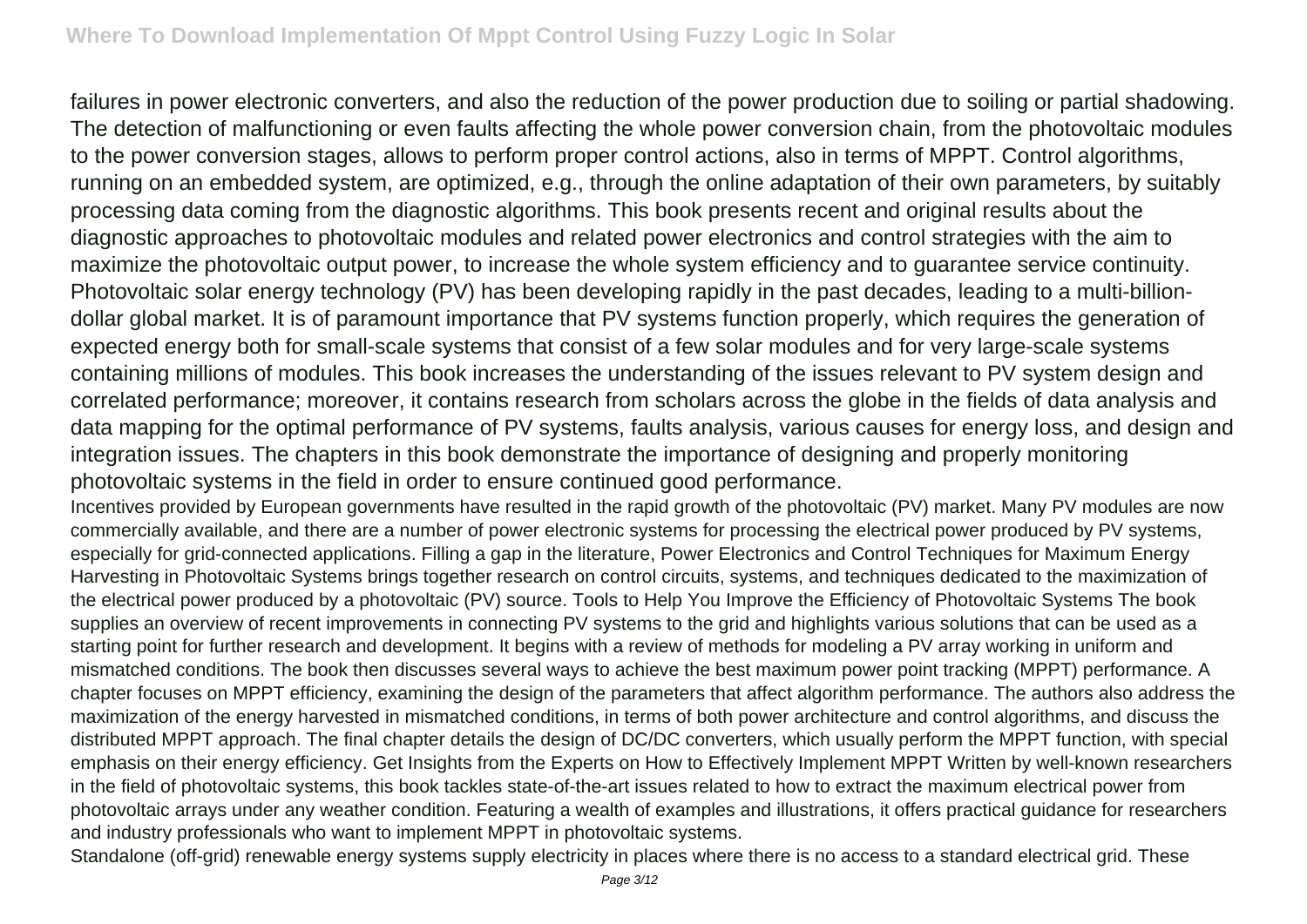systems may include photovoltaic generators, wind turbines, hydro turbines or any other renewable electrical generator. Usually, this kind of system includes electricity storage (commonly lead-acid batteries, but also other types of storage can be used). In some cases, a backup generator (usually powered by fossil fuel, diesel or gasoline) is part of the hybrid system. The modelling of the components, the control of the system and the simulation of the performance of the whole system are necessary to evaluate the system technically and economically. The optimization of the sizing and/or the control is also an important task in this kind of system.

This book describes an original improvement in power quality of photovoltaic generation systems obtained by the use of a multilevel inverter implemented with level doubling network (LDN). Modulation principles and harmonic analysis of output voltages are proposed and introduced in detail for both single and three-phase LDN configurations. The analysis is then extended to dc-link current and voltage, with emphasis to low-frequency harmonics and switching frequency ripple. This work represents the first comprehensive implementation of maximum power point tracking (MPPT) schemes using the ripple correlation control (RCC) algorithm in the presence of multiple ripple harmonics, such as in the case of multilevel inverters. Numerical simulations and experimental tests are carefully reported here, together with practical insights into the design of dc-link capacitors.

The International Conference on "Computational Intelligence in Data Mining" (ICCIDM), after three successful versions, has reached to its fourth version with a lot of aspiration. The best selected conference papers are reviewed and compiled to form this volume. The proceedings discusses the latest solutions, scientific results and methods in solving intriguing problems in the fields of data mining, computational intelligence, big data analytics, and soft computing. The volume presents a sneak preview into the strengths and weakness of trending applications and research findings in the field of computational intelligence and data mining along with related field.

This volume comprises select proceedings of ETAEERE-2016. The volume offers state-of-the-art chapters on energy management systems (EMS), renewable energy resources, micro-generation, green communications architectures and frameworks, green computing and education as well as energy-aware process optimization. The contents covers a wide variety of topics and aspects including management of renewable energy systems and environmental challenges. The contents of this volume will be useful to researchers and practicing engineers working in the areas of smart grids and renewable energy generation, distribution, and management.

This book presents the proceedings of the 5th International Conference on Advanced Intelligent Systems and Informatics 2019 (AISI2019), which took place in Cairo, Egypt, from October 26 to 28, 2019. This international and interdisciplinary conference, which highlighted essential research and developments in the fields of informatics and intelligent systems, was organized by the Scientific Research Group in Egypt (SRGE). The book is divided into several sections, covering the following topics: machine learning and applications, swarm optimization and applications, robotic and control systems, sentiment analysis, e-learning and social media education, machine and deep learning algorithms, recognition and image processing, intelligent systems and applications, mobile computing and networking, cyber-physical systems and security, smart grids and renewable energy, and micro-grid and power systems.

In the first decades of the current millennium, the contribution of photovoltaic and wind energy systems to power generation capacity has grown extraordinarily all around the world; in some countries, these systems have become two of the most relevant sources to meet the needs of energy supply. This Special Issue deals with all aspects of the development, implementation, and exploitation of systems and installations that operate with both sources of energy.

Electric power systems are being transformed from older grid systems to smart grids across the globe. The goals of this transition are to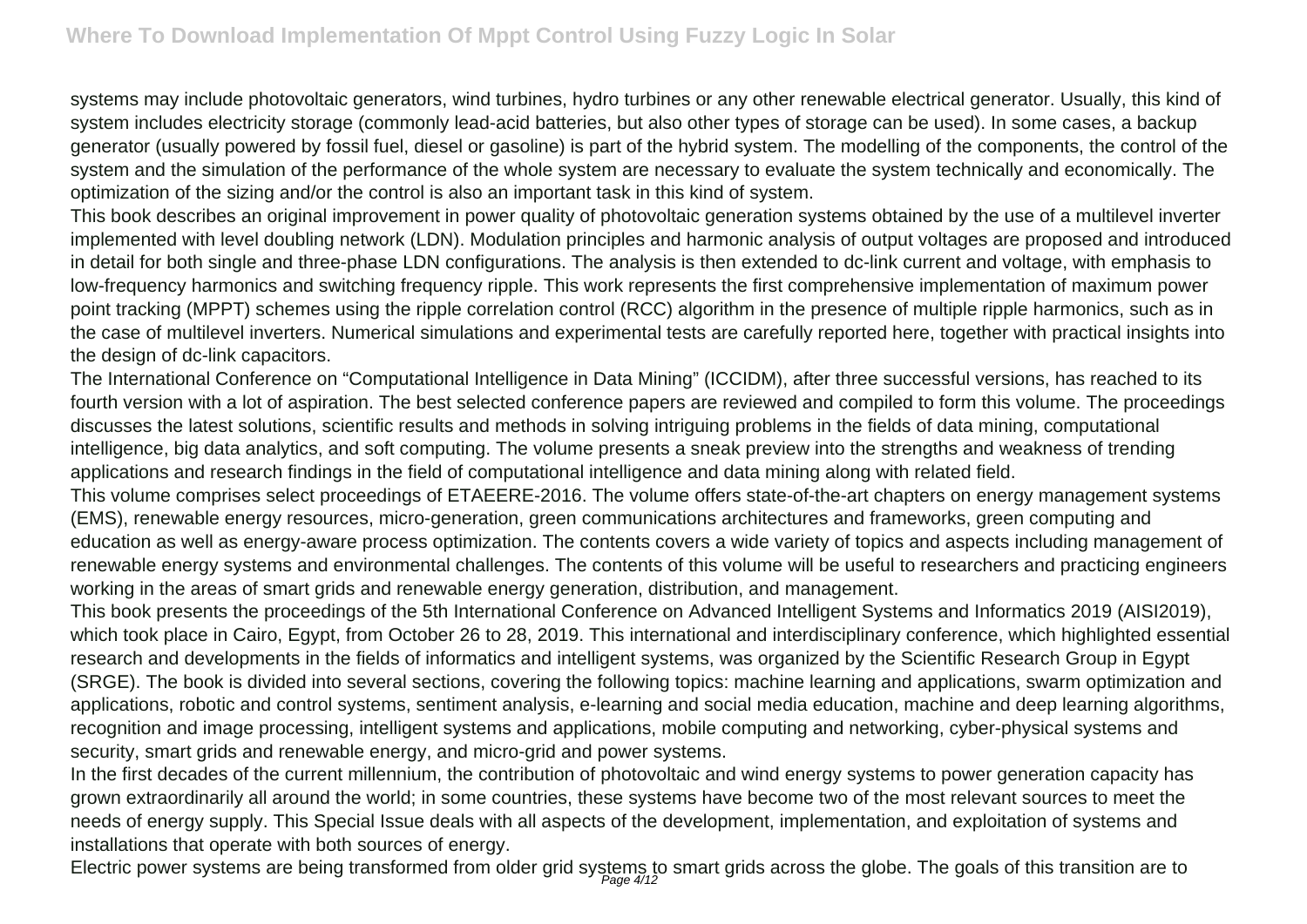address today's electric power issues, which include reducing carbon footprints, finding alternate sources of decaying fossil fuels, eradicating losses that occur in the current available systems, and introducing the latest information and communication technologies (ICT) for electric grids. The development of smart grid technology is advancing dramatically along with and in reaction to the continued growth of renewable energy technologies (especially wind and solar power), the growing popularity of electric vehicles, and the continuing huge demand for electricity. Smart Grid Systems: Modeling and Control advances the basic understanding of smart grids and focuses on recent technological advancements in the field. This book provides a comprehensive discussion from a number of experts and practitioners and describes the challenges and the future scope of the technologies related to smart grid. Key features: provides an overview of the smart grid, with its needs, benefits, challenges, existing structure, and possible future technologies discusses solar photovoltaic (PV) system modeling and control along with battery storage, an integral part of smart grids discusses control strategies for renewable energy systems, including solar PV, wind, and hybrid systems describes the inverter topologies adopted for integrating renewable power covers the basics of the energy storage system and the need for micro grids describes forecast techniques for renewable energy systems presents the basics and structure of the energy management system in smart grids, including advanced metering, various communication protocols, and the cyber security challenges explores electric vehicle technology and its interaction with smart grids

This book includes the latest research presented at the International Conference on Artificial Intelligence in Renewable Energetic Systems held in Tipaza, Algeria on October 22–24, 2017. The development of renewable energy at low cost must necessarily involve the intelligent optimization of energy flows and the intelligent balancing of production, consumption and energy storage. Intelligence is distributed at all levels and allows information to be processed to optimize energy flows according to constraints. This thematic is shaping the outlines of future economies of and offers the possibility of transforming society. Taking advantage of the growing power of the microprocessor makes the complexity of renewable energy systems accessible, especially since the algorithms of artificial intelligence make it possible to take relevant decisions or even reveal unsuspected trends in the management and optimization of renewable energy flows. The book enables those working on energy systems and those dealing with models of artificial intelligence to combine their knowledge and their intellectual potential for the benefit of the scientific community and humanity.

The book is a collection of high-quality, peer-reviewed innovative research papers from the International Conference on Signals, Machines and Automation (SIGMA 2018) held at Netaji Subhas Institute of Technology (NSIT), Delhi, India. The conference offered researchers from academic and industry the opportunity to present their original work and exchange ideas, information, techniques and applications in the field of computational intelligence, artificial intelligence and machine intelligence. The book is divided into two volumes discussing a wide variety of industrial, engineering and scientific applications of the emerging techniques.

These proceedings are based on the 2013 International Conference on Future Information & Communication Engineering (ICFICE 2013), which will be held at Shenyang in China from June 24-26, 2013. The conference is open to all over the world, and participation from Asia-Pacific region is particularly encouraged. The focus of this conference is on all technical aspects of electronics, information, and communications ICFICE-13 will provide an opportunity for academic and industry professionals to discuss the latest issues and progress in the area of FICE. In addition, the conference will publish high quality papers which are closely related to the various theories and practical applications in FICE. Furthermore, we expect that the conference and its publications will be a trigger for further related research and technology improvements in this important subject.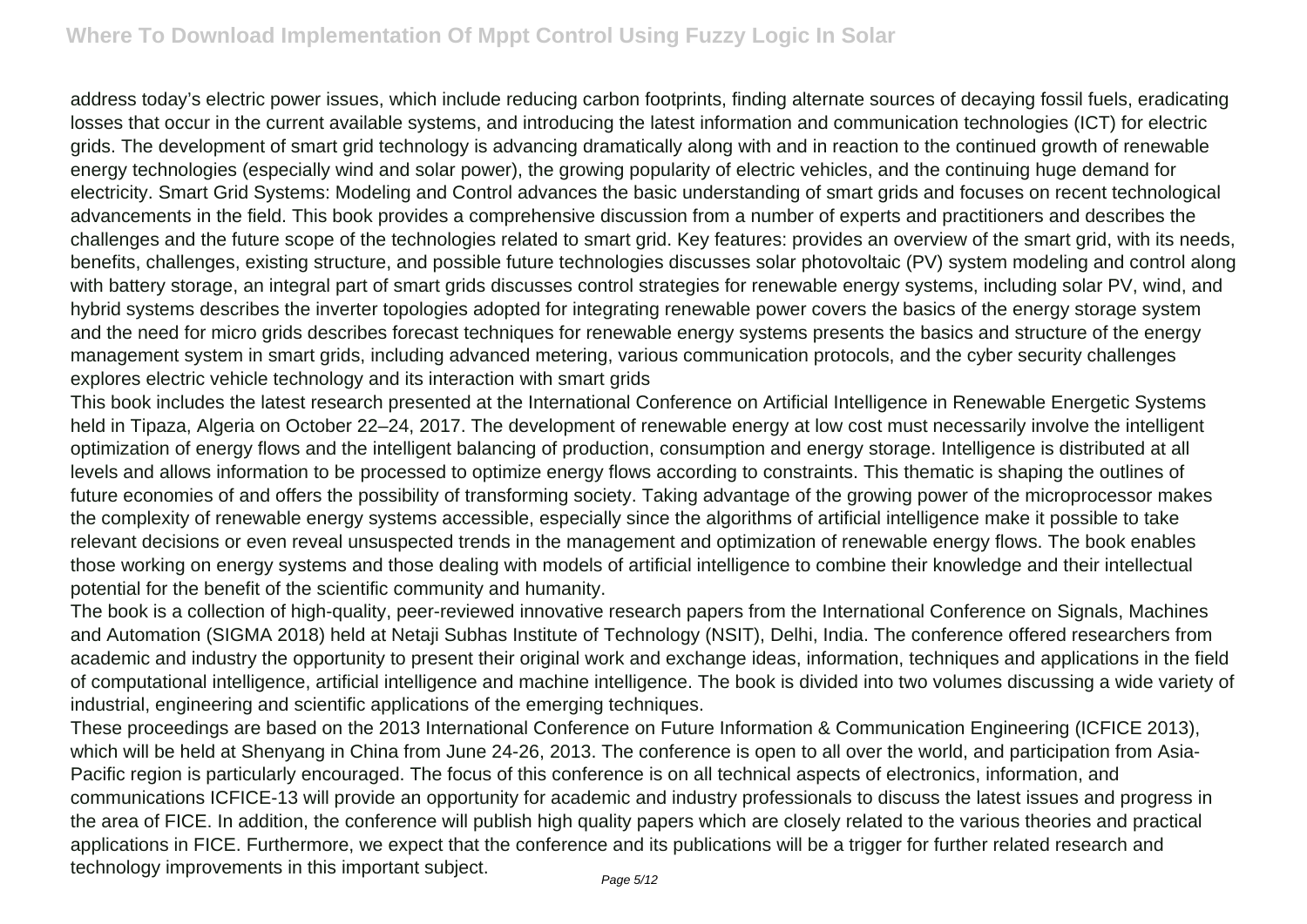This book presents the proceedings of the Third International Conference on Electrical Engineering and Control (ICEECA2017). It covers new control system models and troubleshooting tips, and also addresses complex system requirements, such as increased speed, precision and remote capabilities, bridging the gap between the complex, math-heavy controls theory taught in formal courses, and the efficient implementation required in real-world industry settings. Further, it considers both the engineering aspects of signal processing and the practical issues in the broad field of information transmission and novel technologies for communication networks and modern antenna design. This book is intended for researchers, engineers, and advanced postgraduate students in control and electrical engineering, computer science, signal processing, as well as mechanical and chemical engineering.

This book discusses control and optimization techniques in the broadest sense, covering new theoretical results and the applications of newly developed methods for PV systems. Going beyond classical control techniques, it promotes the use of more efficient control and optimization strategies based on linearized models and purely continuous (or discrete) models. These new strategies not only enhance the performance of the PV systems, but also decrease the cost per kilowatt-hour generated.

This book introduces and analyses the latest maximum power point tracking (MPPT) techniques, which can effectively reduce the cost of power generated from photovoltaic energy systems. It also presents a detailed description, analysis, and comparison of various MPPT techniques applied to stand-alone systems and those interfaced with electric utilities, examining their performance under normal and abnormal operating conditions. These techniques, which and can be conventional or smart, are a current hot topic, and this book is a valuable reference resource for academic researchers and industry professionals who are interested in exploring and implementing advanced MPPT for photovoltaic systems. It is also useful for graduate students who are looking to expand their knowledge of MPPT techniques. INTERNATIONAL WORKSHOPS (at IAREC'17) (This book inclueds English (main) and Turkish languages) International Workshop on Mechanical Engineering International Workshop on Mechatronics Engineering International Workshop on Energy Systems Engineering International Workshop on Automotive Engineering and Aerospace Engineering International Workshop on Material Engineering International Workshop on Manufacturing Engineering International Workshop on Physics Engineering International Workshop on Electrical and Electronics Engineering International Workshop on Computer Engineering and Software Engineering International Workshop on Chemical Engineering International Workshop on Textile Engineering International Workshop on Architecture International Workshop on Civil Engineering International Workshop on Geomatics Engineering International Workshop on Industrial Engineering International Workshop on Food Engineering International Workshop on Aquaculture Engineering International Workshop on Agriculture Engineering International Workshop on Mathematics Engineering International Workshop on Bioengineering Engineering International Workshop on Biomedical Engineering International Workshop on Genetic Engineering International Workshop on Environmental Engineering International Workshop on Other Engineering Science

Control of Power Electronic Converters and Systems examines the theory behind power electronic converter control, including operation, modeling and control of basic converters. The book explores how to manipulate components of power electronics converters and systems to produce a desired effect by controlling system variables. Advances in power electronics enable new applications to emerge and performance improvement in existing applications. These advances rely on control effectiveness, making it essential to apply appropriate control schemes to the converter and system to obtain the desired performance. Discusses different applications and their control Explains the most important controller design methods both in analog and digital Describes different important applications to be used in future industrial products Covers Page 6/12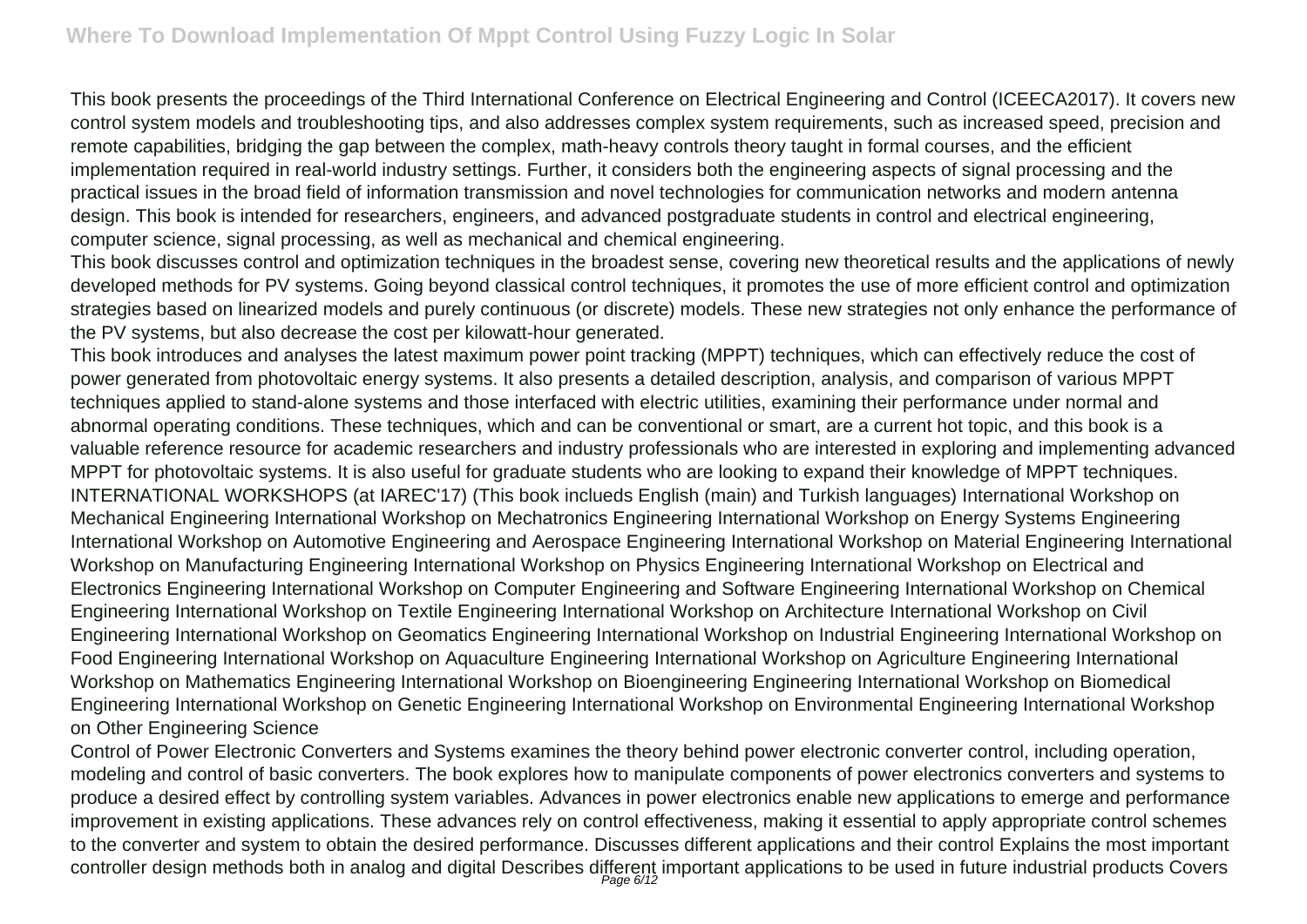## voltage source converters in significant detail Demonstrates applications across a much broader context

Issues in Renewable Energy Technologies / 2012 Edition is a ScholarlyEditions™ eBook that delivers timely, authoritative, and comprehensive information about Renewable Energy. The editors have built Issues in Renewable Energy Technologies: 2012 Edition on the vast information databases of ScholarlyNews.™ You can expect the information about Renewable Energy in this eBook to be deeper than what you can access anywhere else, as well as consistently reliable, authoritative, informed, and relevant. The content of Issues in Renewable Energy Technologies: 2012 Edition has been produced by the world's leading scientists, engineers, analysts, research institutions, and companies. All of the content is from peer-reviewed sources, and all of it is written, assembled, and edited by the editors at ScholarlyEditions™ and available exclusively from us. You now have a source you can cite with authority, confidence, and credibility. More information is available at http://www.ScholarlyEditions.com/. This book presents the proceedings of the International Conference on Emerging Research in Electronics, Computer Science and Technology (ICERECT) organized by PES College of Engineering in Mandya. Featuring cutting-edge, peer-reviewed articles from the field of electronics, computer science and technology, it is a valuable resource for members of the scientific research community.

Complex systems are pervasive in many areas of science. With the increasing requirement for high levels of system performance, complex systems has become an important area of research due to its role in many industries. Advances in System Dynamics and Control provides emerging research on the applications in the field of control and analysis for complex systems, with a special emphasis on how to solve various control design and observer design problems, nonlinear systems, interconnected systems, and singular systems. Featuring coverage on a broad range of topics, such as adaptive control, artificial neural network, and synchronization, this book is an important resource for engineers, professionals, and researchers interested in applying new computational and mathematical tools for solving the complicated problems of mathematical modeling, simulation, and control. This book collects the edited and reviewed contributions presented in the 3rd International Conference on Renewable Energy: Generation and Applications" ICREGA'14, organized by the UAE University in Al-Ain. This conference aims to disseminate knowledge on methods, policies and technologies related to renewable energy and it acknowledges the leadership of the UAE which committed to a 7% renewable energy target by 2020. The demands and developments in renewable energy generations and applications are rapidly growing and are facing many challenges on different levels such as basic science, engineering system design, energy policies and sustainable developments. This edition presents new contributions related to recent renewable energy case studies, developments in biofuel, energy storage, solar and wind energy, integrated systems and sustainable power production. In the spirit of the ICREGA'14, the volume has been produced after the conference so that the authors had the possibility to incorporate comments and discussions raised during the meeting. The contributions have been grouped in the following topics: - Efficient Energy Utilization - Electrical Energy Market, Management and Economics - Energy Storage Systems - Environmental Issues - Fuel Cells Systems - Green Buildings - Intelligent Energy/Power Transmission and Distribution - Solar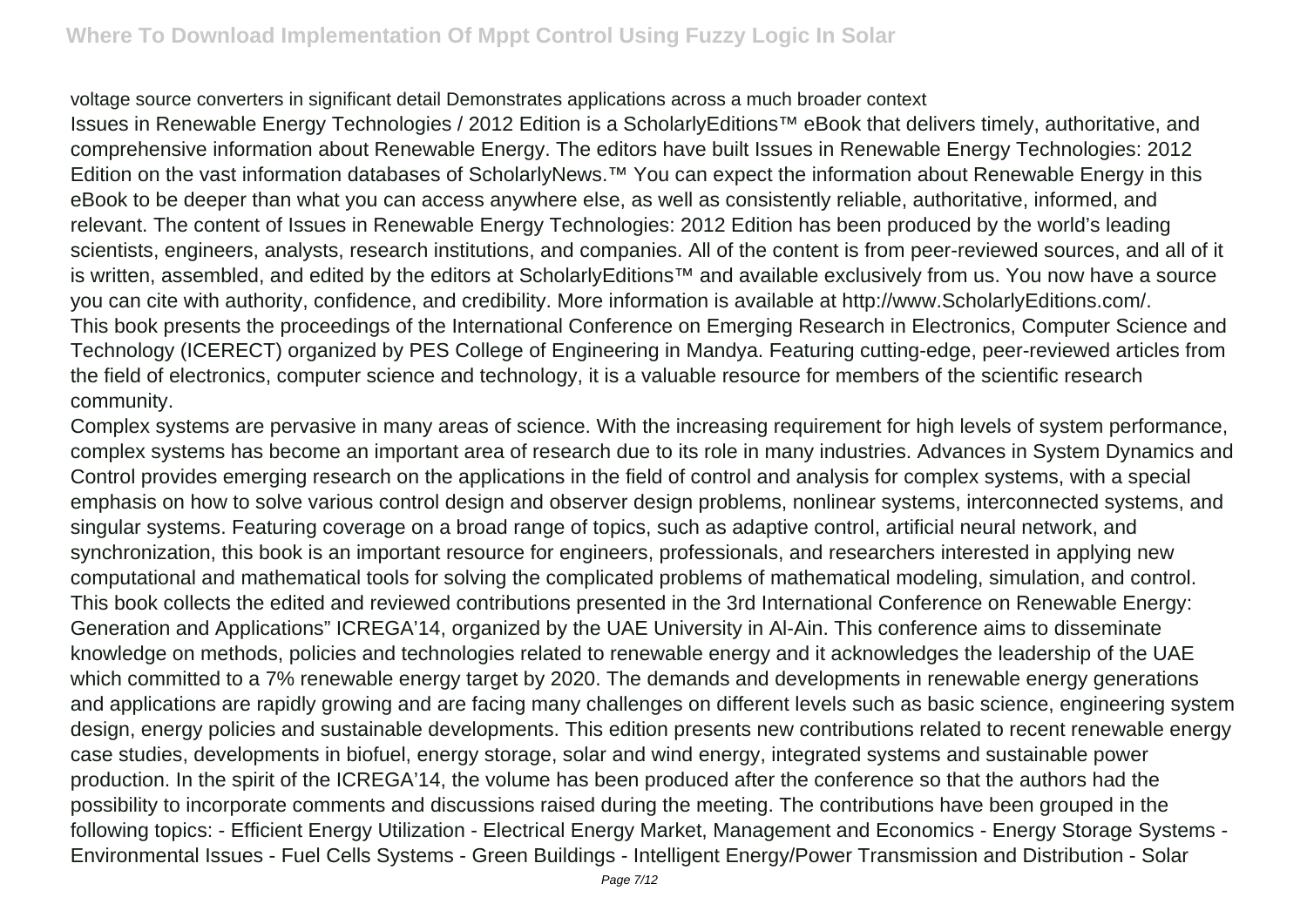## Photovoltaic and Thermal Energy - Wind Energy Systems.

This book presents select proceedings of the International Conference on Advances in Electrical Control and Signal Systems (AECSS) 2019. The focus is on the current developments in control and signal systems in electrical engineering, and covers various topics such as power systems, energy systems, micro grid, smart grid, networks, fuzzy systems and their control. The book also discusses various properties and performance of signal systems and their applications in different fields. The contents of this book can be useful for students, researchers as well as professionals working in power and energy systems, and other related fields.

In this we represents the phenomenon of the PV cell or panel or traves the dissimilar model, like as Double diode or Single diode. Main principle of this is designing and implementation of MJSC to improve its transformation efficiency using simulink/MATLAB. To accomplish the simulation of Double diode or Single diode. model has been developed. Simulation modified results represent that the tandem cell can give 3- times larger efficiency as comparison to conventional cell. The method was eventually utilized to find out affect of the radiation or temperatures in the generation of electricity. MPPT technique was used to improve the multi-junction solar cell implementation for improvement of transformation efficiency. The P-V and I-V graph represent that the double diode model give more precise result as contrast of single diode. The MJSCS decrease the temperature Influence or increase the size of band gap in simulation to improve the transformation efficiency.In this we use the two different technique of MPPT i.e. P&O or incremental conductance. We use this technique to improve the efficiency of solar cell. Or we compare the result of P&O and incremental conductance. And at the end it is observe that the Incremental conductance give the better performance as comparison to P&O.

The International Conference on Intelligent Computing (ICIC) was formed to provide an annual forum dedicated to the emerging and challenging topics in artificial intel- gence, machine learning, pattern recognition, image processing, bioinformatics, and computational biology. It aims to bring together researchers and practitioners from both academia and industry to share ideas, problems, and solutions related to the m- tifaceted aspects of intelligent computing. ICIC 2010, held in Changsha, China, August 18–21, 2010, constituted the 6th - ternational Conference on Intelligent Computing. It built upon the success of ICIC 2009, ICIC 2008, ICIC 2007, ICIC 2006, and ICIC 2005, that were held in Ulsan, Korea, Shanghai, Qingdao, Kunming, and Hefei, China, respectively. This year, the conference concentrated mainly on the theories and methodologies as well as the emerging applications of intelligent computing. Its aim was to unify the picture of contemporary intelligent computing techniques as an integral concept that highlights the trends in advanced computational intelligence and bridges theoretical research with applications. Therefore, the theme for this conference was "Advanced Intelligent Computing Technology and Applications." Papers focusing on this theme were solicited, addressing theories, methodologies, and applications in science and technology. This book presents select papers from the International Conference on Smart Materials and Techniques for Sustainable Development (SMTS) 2019. The contents focus on a wide range of methods and techniques related to sustainable development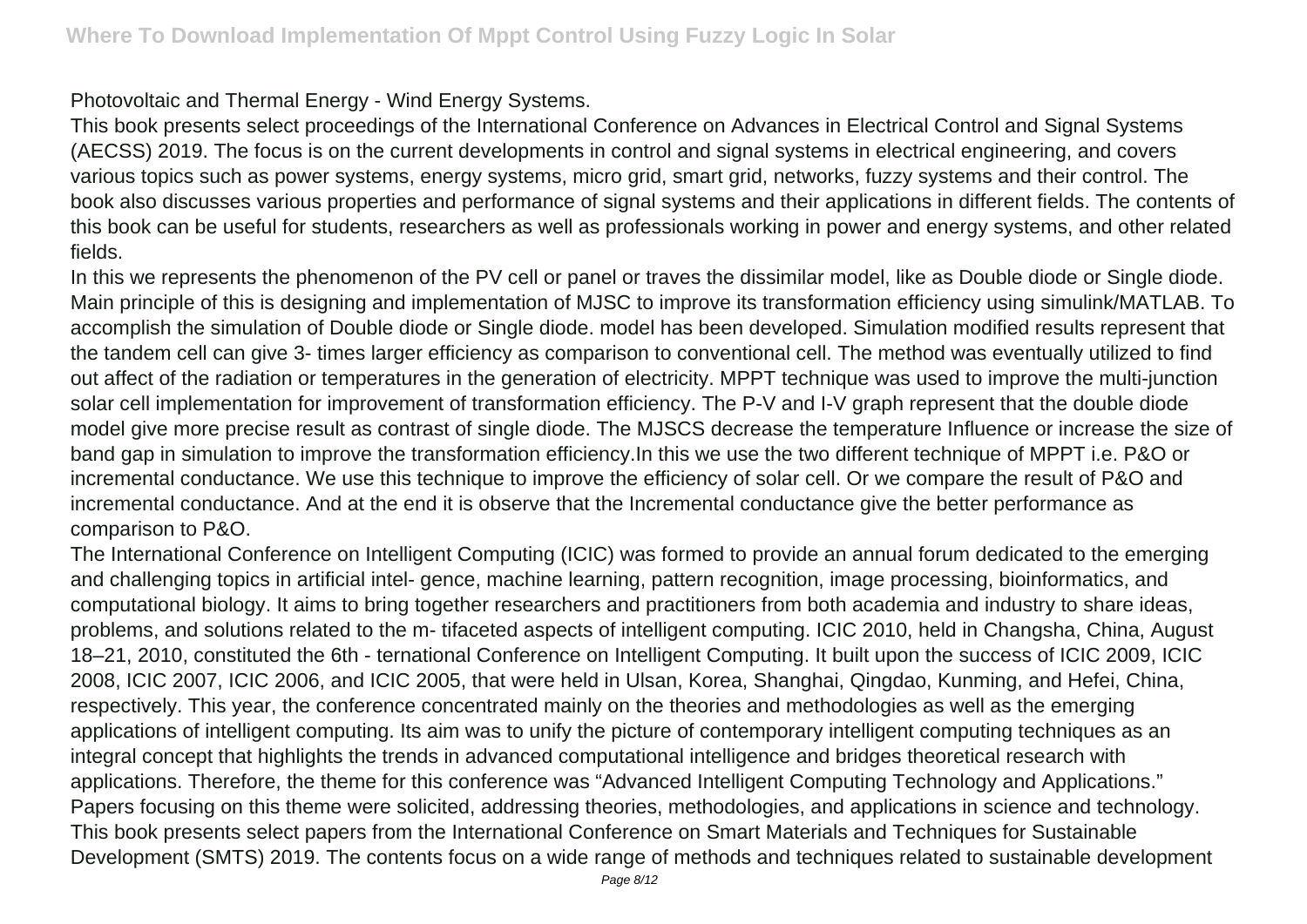fields like smart structures and materials, innovation in water resource development, optical fiber communication, green construction materials, optimization and innovation in structural design, structural dynamics and earthquake engineering, structural health monitoring, nanomaterials, nanotechnology and sensors, smart biomaterials and medical devices, materials for energy conversion and storage devices, and IoT in sustainable development. This book aims to provide up-to-date and authoritative knowledge from both industrial and academic worlds, sharing best practice in the field of smart materials analysis. The contents of this book will be beneficial to students, researchers, and professionals working in the field of smart materials and sustainable development.

Machine Learning, Advances in Computing, Renewable Energy and CommunicationProceedings of MARC 2020Springer **Nature** 

Renewable Energy Systems: Modelling, Optimization and Control aims to cross-pollinate recent advances in the study of renewable energy control systems by bringing together diverse scientific breakthroughs on the modeling, control and optimization of renewable energy systems by leading researchers. The book brings together the most comprehensive collection of modeling, control theorems and optimization techniques to help solve many scientific issues for researchers in renewable energy and control engineering. Many multidisciplinary applications are discussed, including new fundamentals, modeling, analysis, design, realization and experimental results. The book also covers new circuits and systems to help researchers solve many nonlinear problems. This book fills the gaps between different interdisciplinary applications, ranging from mathematical concepts, modeling, and analysis, up to the realization and experimental work. Covers modeling, control theorems and optimization techniques which will solve many scientific issues for researchers in renewable energy Discusses many multidisciplinary applications with new fundamentals, modeling, analysis, design, realization and experimental results Includes new circuits and systems, helping researchers solve many nonlinear problems

International Conference on Artificial Intelligence in Renewable Energetic Systems, IC-AIRES2019, 26-28 November 2019, Taghit-Bechar, Algeria. The challenges of the energy transition in the medium term lead to numerous technological breakthroughs in the areas of production, optimal distribution and the rational use of energy and renewable energy (energy efficiency and optimization of consumption, massive electrification, monitoring and control energy systems, cogeneration and energy recovery processes, new and renewable energies, etc.). The fall in the cost of renewable energies and the desire for a local control of energy production are today calling for a profound change in the electricity system. Local authorities are at the center of energy developments by taking into account the local nature of certain energy systems, heat networks, geothermal energy, waste heat recovery, and electricity generation from household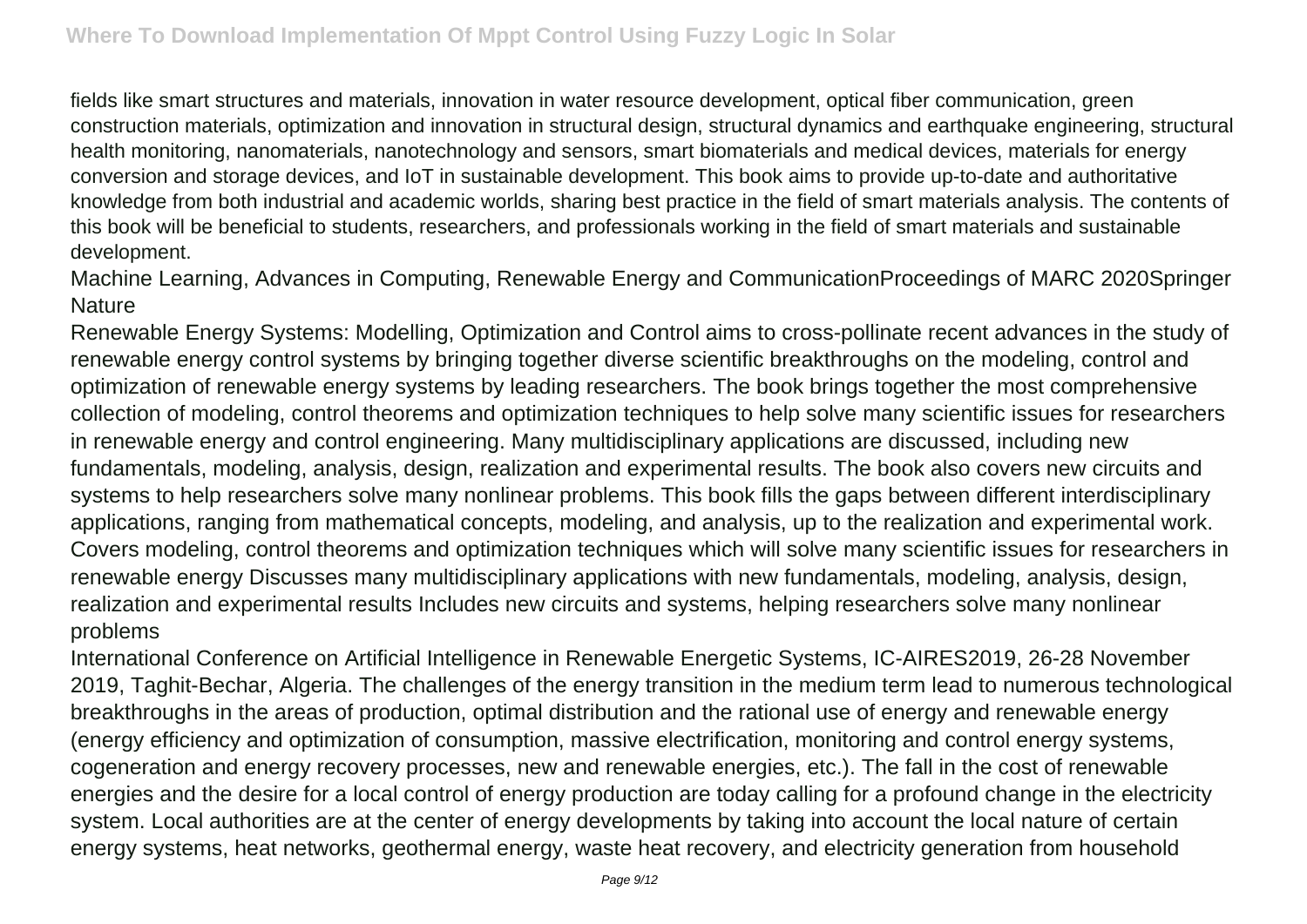waste. On the other side, digital sciences are at the heart of connected objects and intelligent products that combine information processing and communication capabilities with their environment. Digital technology is at the center of new systems engineering approaches (3D modeling, virtualization, simulation, digital prototyping, etc.) for the design and development of intelligent systems. The book deals with various topics ranging from the design, development and maintenance of energy production systems, transport, distribution or storage of energy, optimization of energy efficiency, especially in the use of energy. innovation in the fields of energy production from renewable energies, management of energy networks: electricity, fluids, gas, district heating, energy storage modes: battery, super-capacitors , overseeing energy supply through supervision, control and diagnosis, risk management, as well as the design and management of smart grids: microgrid, smartgrid. This imposes the model of energy empowerment in the advent of smart cities. Empower the world's most vulnerable energy-poor citizens and establish growing and vibrant socioeconomic communities, by academics, students in engineering and data computing from around the world who have chosen an academic path leading to an electric power and energy engineering and artificial intelligence to advancing technology for the advantage of humanity.

Applied Soft Computing and Embedded System Applications in Solar Energy deals with energy systems and soft computing methods from a wide range of approaches and application perspectives. The authors examine how embedded system applications can deal with the smart monitoring and controlling of stand-alone and grid-connected solar photovoltaic (PV) systems for increased efficiency. Growth in the area of artificial intelligence with embedded system applications has led to a new era in computing, impacting almost all fields of science and engineering. Soft computing methods implemented to energy-related problems regularly face data-driven issues such as problems of optimization, classification, clustering, or prediction. The authors offer real-time implementation of soft computing and embedded system in the area of solar energy to address the issues with microgrid and smart grid projects (both renewable and nonrenewable generations), energy management, and power regulation. They also discuss and examine alternative solutions for energy capacity assessment, energy efficiency systems design, as well as other specific smart grid energy system applications. The book is intended for students, professionals, and researchers in electrical and computer engineering fields, working on renewable energy resources, microgrids, and smart grid projects. Examines the integration of hardware with stand-alone PV panels and real-time monitoring of factors affecting the efficiency of the PV panels Offers real-time implementation of soft computing and embedded system in the area of solar energy Discusses how soft computing plays a huge role in the prediction of efficiency of stand-alone and grid-connected solar PV systems Discusses how embedded system applications with smart monitoring can control and enhance the efficiency of stand-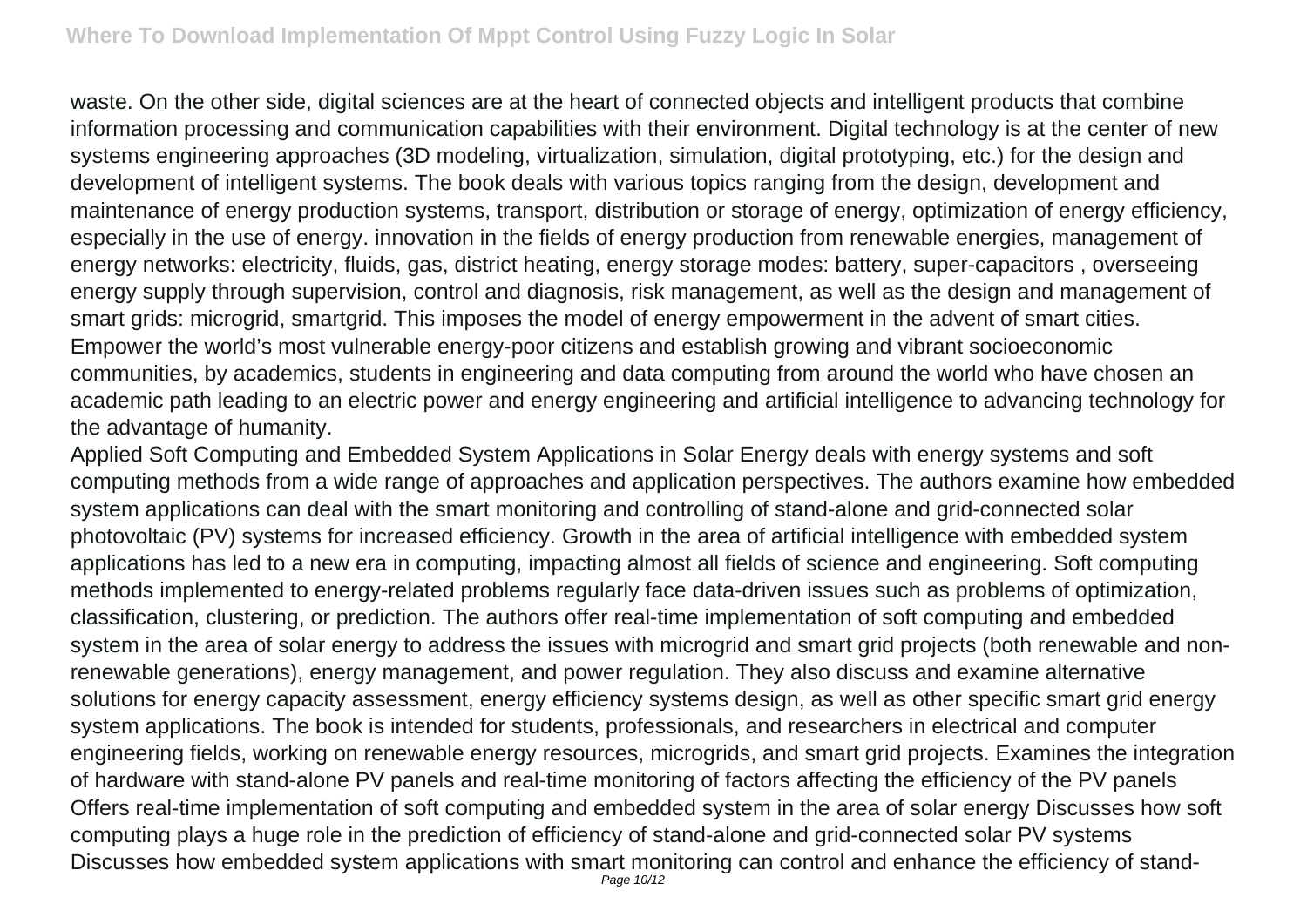alone and grid-connected solar PV systems Explores swarm intelligence techniques for solar PV parameter estimation Dr. Rupendra Kumar Pachauri is Assistant Professor - Selection Grade in the Department of Electrical and Electronics Engineering, University of Petroleum and Energy Studies (UPES), Dehradun, India. Dr. Jitendra Kumar Pandey is Professor & Head of R&D in the University of Petroleum and Energy Studies (UPES), Dehradun, India. Mr. Abhishek Sharma is working as a research scientist in the research and development department (UPES, India). Dr. Om Prakash Nautiyal is working as a scientist in Uttarakhand Science Education & Research Centre (USERC), Department of Information and Science Technology, Govt. of Uttarakhand, Dehradun, India. Prof. Mangey Ram is working as a Research Professor at Graphic Era Deemed to be University, Dehradun, India.

This book presents basic and advanced concepts for energy harvesting and energy efficiency, as well as related technologies, methods, and their applications. The book provides up-to-date knowledge and discusses the state-of-theart equipment and methods used for energy harvesting and energy efficiency, combining theory and practical applications. Containing over 200 illustrations and problems and solutions, the book begins with overview chapters on the status quo in this field. Subsequent chapters introduce readers to advanced concepts and methods. In turn, the final part of the book is dedicated to technical strategies, efficient methods and applications in the field of energy efficiency, which also makes it of interest to technicians in industry. The book tackles problems commonly encountered using basic methods of energy harvesting and energy efficiency, and proposes advanced methods to resolve these issues. All the methods proposed have been validated through simulation and experimental results. These "hot topics" will continue to be of interest to scientists and engineers in future decades and will provide challenges to researchers around the globe as issues of climate change and changing energy policies become more pressing. Here, readers will find all the basic and advanced concepts they need. As such, it offers a valuable, comprehensive guide for all students and practicing engineers who wishing to learn about and work in these fields.

This book focuses on the latest research and developments in photovoltaic (PV) power plants, and provides extensive coverage of fundamental theories, current research and developmental activities, and new approaches intended to overcome a number of critical limitations in today's grid integration technologies. The design and implementation process for large-scale solar PV power plants is introduced. The content provided will actively support the development of future renewable power plants and smart grid applications. The book will be of interest to researchers, professionals and graduate students in electrical and electronics fields seeking to understand the related technologies involved in PV power plants.

The Primary objective of IEEE iSSSC 2020 is to provide a platform for both hardware & software researchers to interact Page 11/12